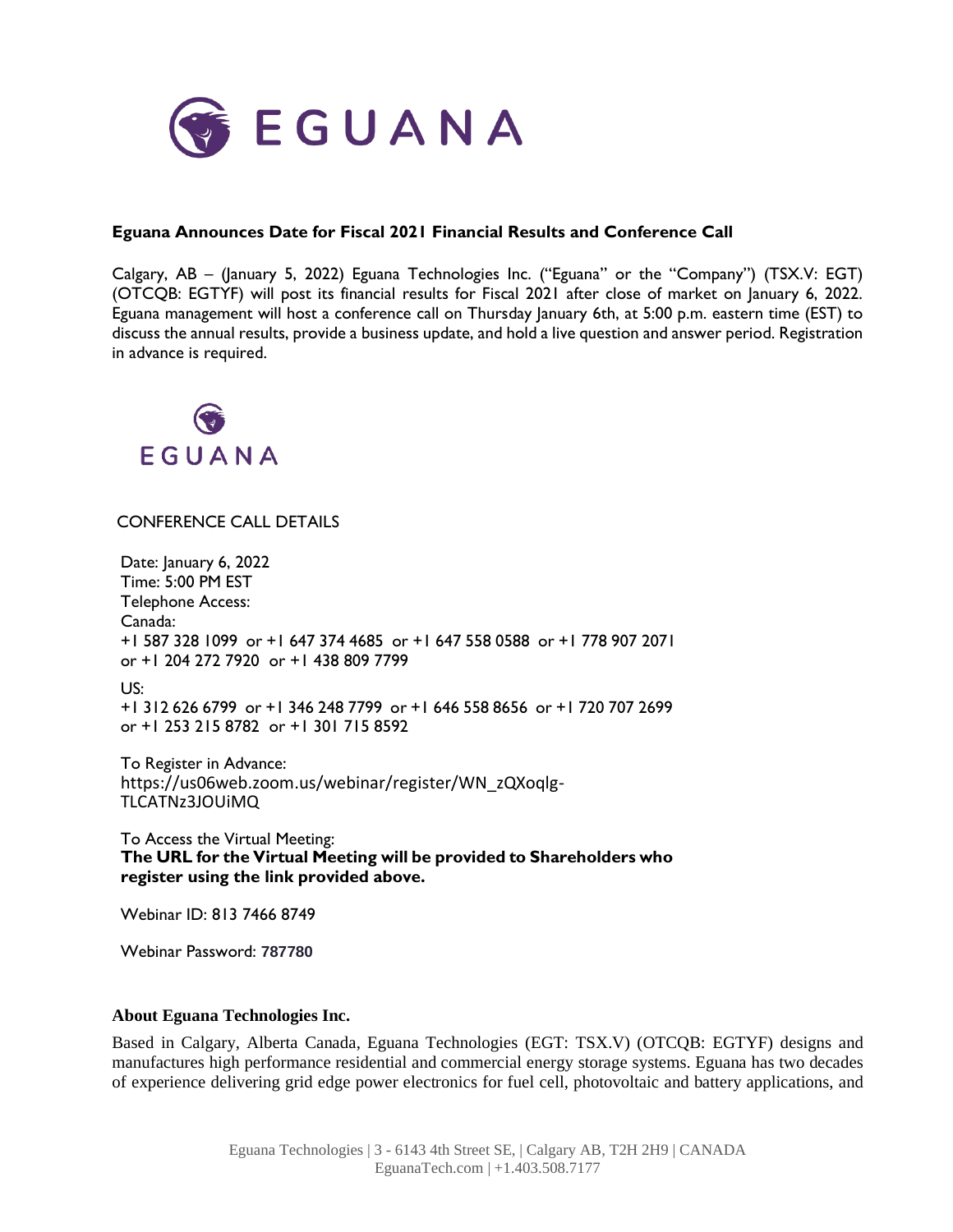

delivers proven, durable, high quality solutions from its high capacity manufacturing facilities in Europe and North America and Australia.

With thousands of its proprietary energy storage inverters deployed in the European and North American markets, Eguana is one of the leading suppliers of power controls for solar self-consumption, grid services and demand charge applications at the grid edge.

To learn more, visit [www.EguanaTech.com](http://www.eguanatech.com/) or follow us on Twitter [@EguanaTech](https://twitter.com/EguanaTech)

| <b>Company Inquiries</b>      |
|-------------------------------|
| Justin Holland                |
| CEO, Eguana Technologies Inc. |
| $+1.416.728.7635$             |
| Justin.Holland@EguanaTech.com |

## **Forward Looking Statements**

*Certain information in this news release constitutes forward-looking statements and forward-looking information (collectively, the "forward-looking statements") within the meaning of Canadian securities laws, and is subject to numerous risks, uncertainties and assumptions, many of which are beyond the Company's control. This forward-looking information includes, among other things, information with respect to: the Debentures and the Conversion and the expected effects thereof; TSXV approval of the Debt Settlement and the Outstanding Debentures. Agreements and issuance of the Accrued Interest Shares to the Electing Holders. The words "may", "could", "should", "would", "suspect", "outlook", "believe", "anticipate", "estimate", "expect", "intend", "plan", "target" and similar words and expressions are used to identify forward-looking information. The results or events anticipated or predicted in such forward-looking information may differ materially from actual results or events. Material factors which could cause actual results or events to differ materially from such forward- looking information include, among others: the value of the total Debentures outstanding on the Conversion Date; the number of Common Shares issued by* the Company as a result of the Conversion; the amount of interest payments that would have been payable if *the outstanding Debentures were held until maturity; the TSXV may not approve the Debt Settlement Agreements and issuance of the Accrued Interest Shares to the Electing Holders; the Company may not force the conversion of the Outstanding Debentures into Common Shares and the uncertainty surrounding the spread of COVID-19 and the impact it will have on the Company's operations and economic activity in* general, and the risks and uncertainties discussed in our most recent annual and quarterly reports filed with *the Canadian securities regulators and available on the Company's profile on SEDAR at www.sedar.com, which risks and uncertainties are incorporated herein by reference. Readers are cautioned not to place undue reliance on forward-looking statements. Except as required by law, the Company does not intend, and undertakes no obligation, to update any forward-looking statements to reflect, in particular, new information* or future events. The Company cautions that the foregoing list of material factors is not exhaustive. When *relying on the Company's forward looking information to make decisions, investors and others should carefully consider the foregoing factors and other uncertainties and potential events. The Company has*